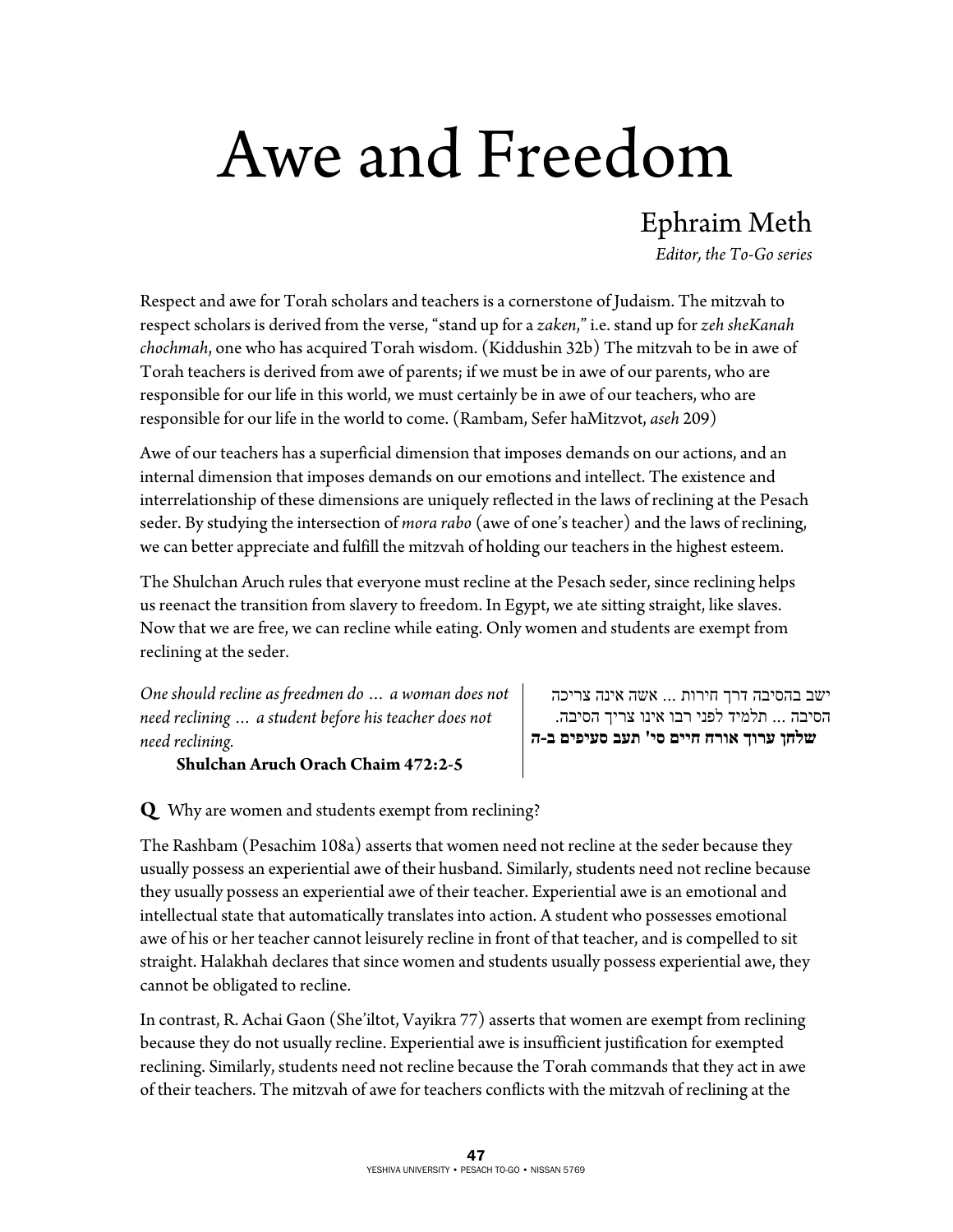seder, and halakhah instructs that awe takes priority over reclining. The experiential awe students are assumed to possess is insufficient to exempt them.

Both of these reasons are echoed in halakhah. Women are exempt from reclining even when they possess no experiential awe, e.g. when their husbands are not present. Yet students seem to be exempt from reclining even when there is no mitzvah to act in awe, e.g. when their teacher gives explicit permission to act leisurely in his or her presence. This is for the Rashbam's reason, that students usually possess experiential awe of their teachers. With this understanding, we can resolve a textual quandary.

*Abaye said, "when we were in the master's yeshiva we reclined on one another's knees. When we came to Rav Yosef's yeshiva, he said to us, 'you do not need [to recline, since] awe of teachers is like awe of heaven'."* 

אמר אביי כי הוינן בי מר זגינן אבירכי דהדדי כי אתינן לבי רב יוסף אמר לן לא צריכתו מורא רבך כמורא שמים.  **פסחים קח.**

## **Pesachim 108a**

Rav Yosef's expression, "you do not need," implies that the students could choose to either recline or to not recline. Yet reclining is not a matter of permission; if the mitzvah of awe is stronger than the mitzvah to experience freedom, they should be obligated to not recline, to sit straight in awe of their teacher. If the mitzvah to experience freedom is stronger than awe, they should be obligated to recline. Either way, their conduct is not a matter of choice!

In light of the dual nature of students' exemption - exemption on account of the mitzvah to act in awe, and exemption on account of experiential awe - Rav Yosef's expression is eminently understandable. Vis-à-vis the act of awe, reclining is either mandatory (with the teacher's permission to act leisurely) or forbidden (without the teacher's permission); in the realm of action, we can assess all the variables and issue comprehensive legislation, leaving no room for choice. Yet vis-à-vis emotion, reclining is a matter of informed choice. If the student feels he possesses experiential awe, he must opt to sit straight. If he feels he does not possess experiential awe, he must opt to recline. In the realm of emotion, we cannot assess all the variables. We must leave assessment of presence or absence of experiential awe, and hence the decision of whether or not to recline, in the students' hands.

Two practical points emerge from this analysis. First, awe trumps freedom. The mitzvah of awe for teachers is stronger than the mitzvah of experiencing freedom at the seder. Similarly, our development as thinking religious individuals necessitates a balance between deference and independence. At times, our attempts to inculcate these seemingly contradictory traits lead to opposing imperatives; deference and awe demand obedience and self-effacement, while freedom and independence demand individualism and self-esteem. Within limits, the lesson of reclining at the seder is clear; deference is a more important character trait than independence.

Second, awe and deference should exist both in action and in emotion. Even one who feels no emotional awe for his or her teachers should act as if they possess that emotional awe. Only a teacher's explicit permission to act leisurely removes this requirement. Yet awe in action is not the ultimate goal of a Torah-true personality; idealists strive to translate superficial awe into